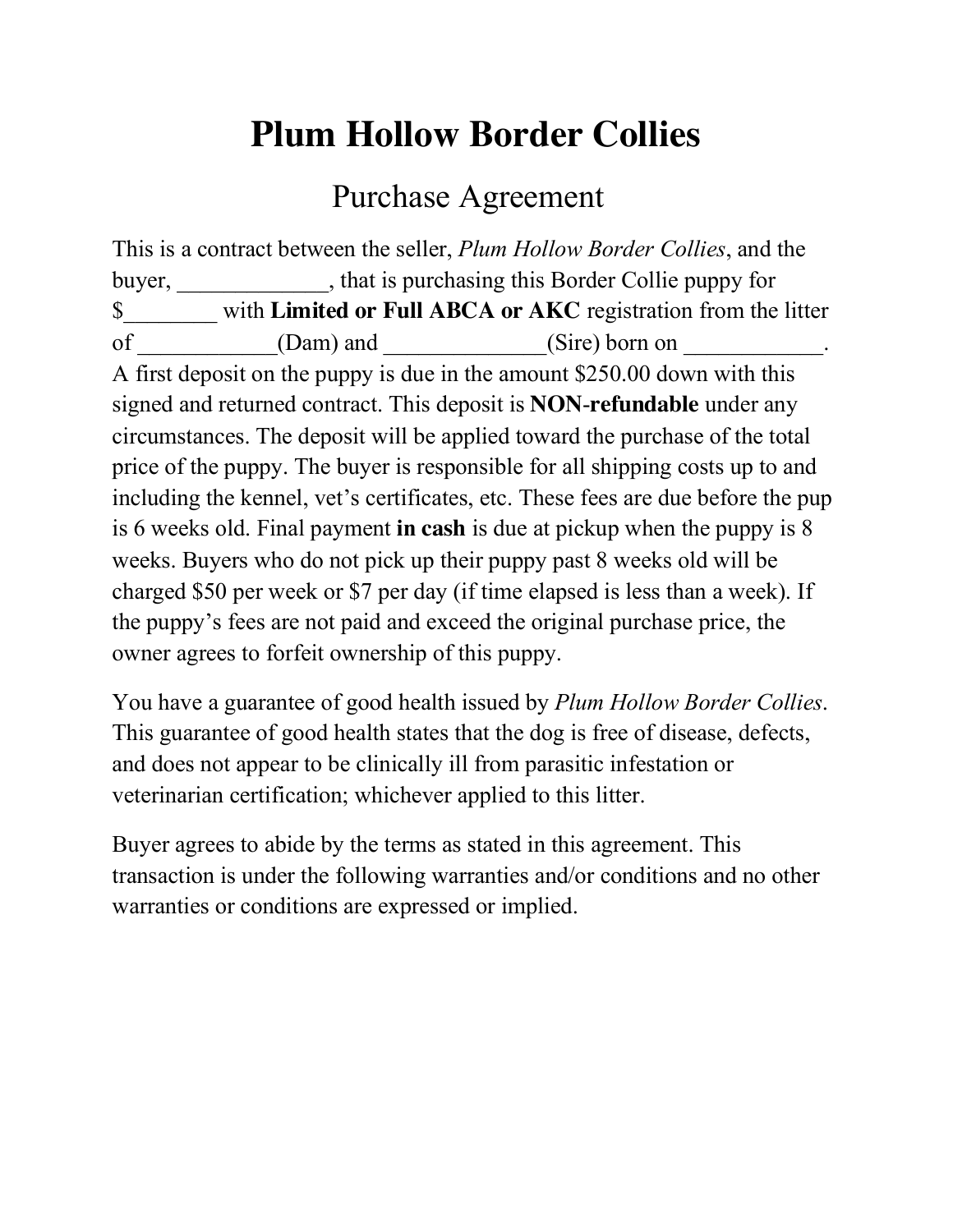- Buyer understands that these Border Collies are raised and bred as working herding dogs with the temperament and disposition to match; buyer agrees to train the puppy and give the puppy the mental stimulation necessary.
- Buyer agrees to have the puppy examined by a veterinarian within 2 days (48 hours) of possession to verify health of the puppy. The examination must be performed by a licensed veterinarian, or the health guarantee is invalid. A copy of the exam must be mailed to *Plum Hollow Border Collies*. Should the puppy be unhealthy, with a life-threatening defect undetected by us or our veterinarian, it may be returned within 3 business days with a written explanation from the veterinarian at the expense of the buyer. Seller will exchange the puppy for another of equal value (sex/color/cost) as soon as one is available. **No cash refunds will be given.** The breeder will not be responsible for any veterinarian expenses at any time.
- The breeder is not responsible for diseases or illnesses contracted after the puppy leaves the confines of the property. The puppy has been given a guarantee of good health upon receipt. Failure to have the puppy examined by a veterinarian within the stated amount of time or any evidence of abuse, neglect, or mishandling releases the breeder from any liability regarding the puppy. Breeder cannot guarantee the absence of worms or protozoa or the like in puppies, as this is something that must be followed up on. Breeder has supplied all worming and shot records to date, and it is the responsibility of the buyer to continue with the follow-up care that the puppy needs.
- If your puppy is confirmed to have a hereditary or congenital defect that affects its health within 1 year, it may be returned with papers and with a written explanation from the veterinarian at the expense of the buyer. The breeder will replace the puppy; however, the breeder is not obligated to replace the exact color/pattern/sex of the puppy, although all attempts to do so will be made. There will be no cash refunds.
- This puppy is guaranteed to be free of genetic eye and hip defects until the age of 12 months. The dog must be x-rayed and the x-rays sent to the OFA for preliminary Certification by the age of 12 months in order for the hip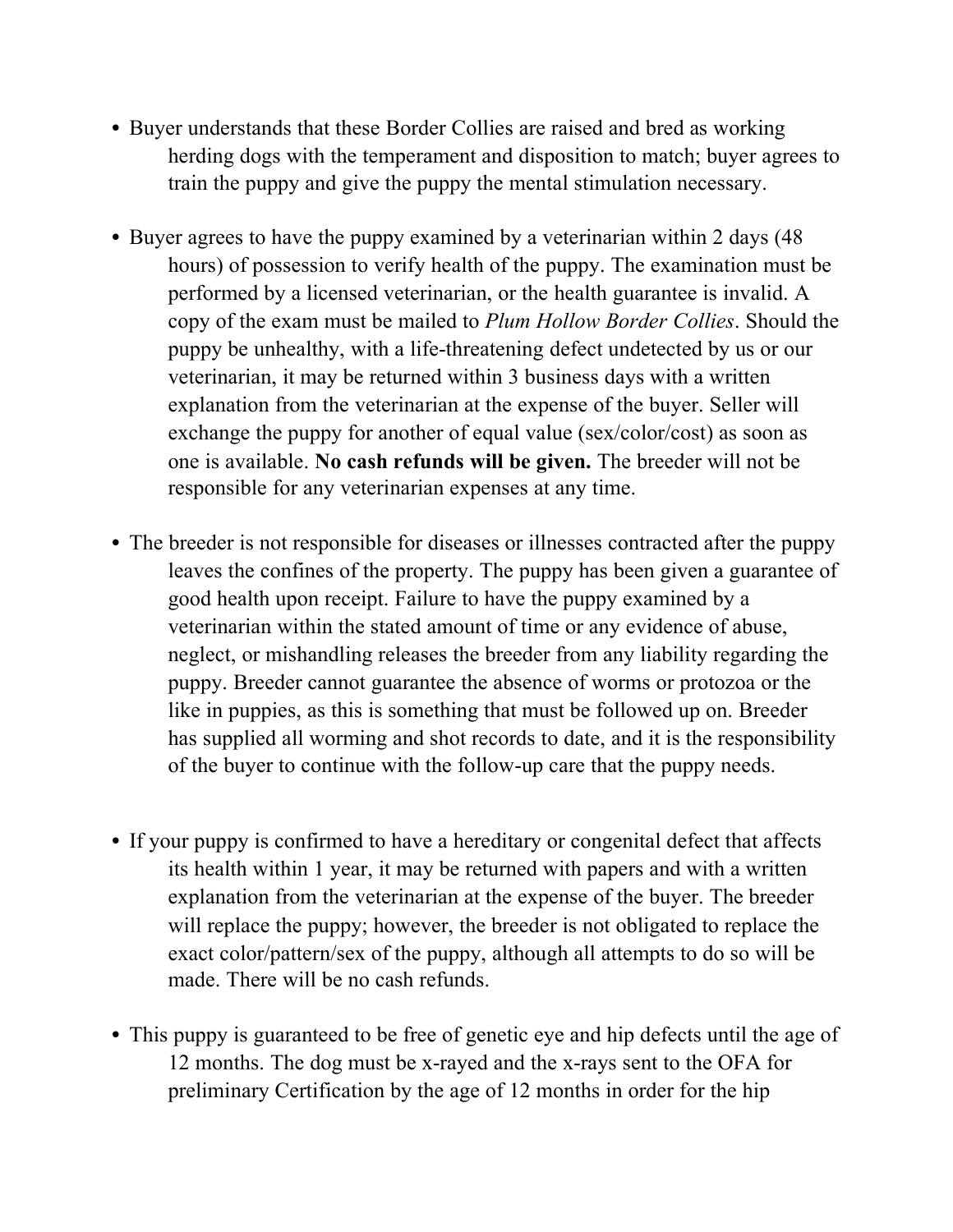guarantee to be valid. The buyer shall be responsible for any expenses incurred for these tests. A copy of the test results is to be mailed to the *Plum Hollow Border Collies*. If the dog is found to be affected with HD, the dog will be replaced or the purchase price refunded (**Breeder's Choice**) if no puppies are available within the next 12 months.

- The breeder is not to be held responsible for any expenses related to the raising or training of the dog prior to the hip and eye testing. Our guarantee does not cover bad hips if you over crate your dog or in the case of injuries; either by accident or by mishandling. For the first year in a puppy's life, the bones are still growing and developing. Kenneling for too long at a time or jumping a puppy too high and/or too frequently can cause health problems. The puppy is not to be jumped above elbow height prior to one year of age, or hip guarantee is null and void.
- **We place our puppies in homes we intend to be permanent. However, as the breeder of the puppy, we will always accept its return if necessary. There will be no refund for the original purchase price.**
- Buyer shall take proper precautions for care and safety of the puppy. Care shall include but is not limited to: fenced yard, proper shelter, proper exercise, socialization, quality food, fresh water, vaccinations, and other care required by veterinarians including routine worming and shots. Guarantee does not cover worms or protozoa, as these can be picked up after the puppy's departure from our kennel. All warranties are invalid if the puppy's illness or death is result of neglect, exposure to weather, injury, choking, or poisoning.
- Buyer shall be responsible for all liabilities or expenses connected with the above-mentioned puppy after taking possession.
- If any of these items are not done within these time frames, your guarantee is null and void.
- The value for the purpose of this guarantee is solely the original price and does not include shipping costs, health certificates, shipping crate, or any additional costs. At no point will any refund exceed original purchase price.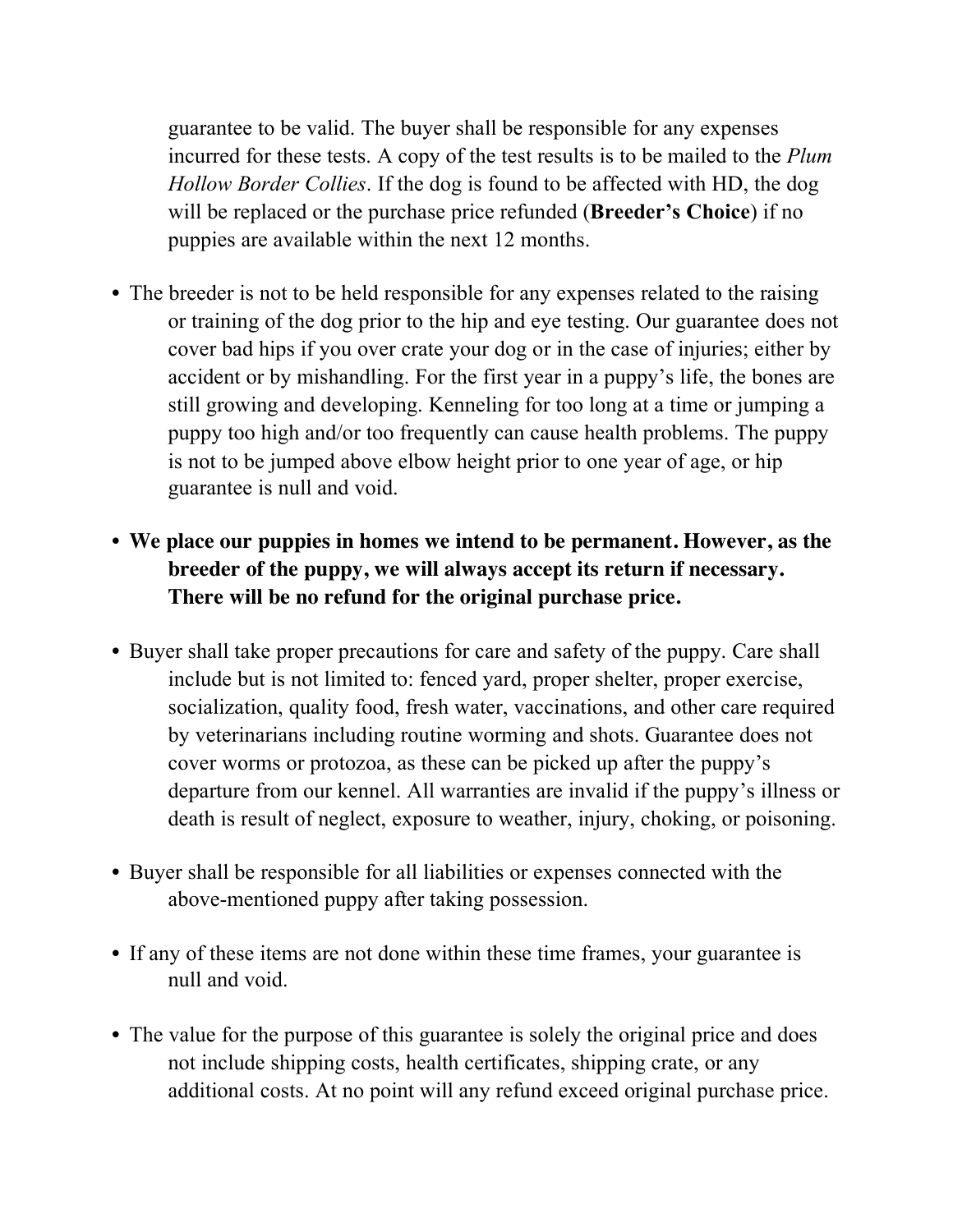- If the dog is sent back to the breeder at any time for any reason, the ABCA or AKC papers **must** be given to the breeder with a signed transfer; no replacement or refund will be given without the return of the papers with the dog.
- If the puppy is confirmed to have a hereditary defect as covered by the guarantee, the breeder will replace the puppy with one of equal or lesser value. If guarantee must be utilized, it is only for the adoption fee paid and it will be applied towards current value of pups available, not to include credit for any shipping. Replacement covered by guarantee must be claimed within one year of date of offer, otherwise the breeder will be released from this obligation. The breeder is not obligated to replace the exact color/pattern/sex; although all attempts to do so will be made.
- All puppies **must be on NuVet Plus Vitamins for the first 2 years**; preferably for life. If the puppy is not on NuVet Plus for at least the first two years, the health guarantee is null and void. The number to order is **1-800-474-7044**, order code **21392**.
- Your puppy is in excellent health to the best of our knowledge and was temporarily inoculated against Parvovirus, Distemper, Hepatitis, Parainfluenza, Coronovirus, and Lepto. This was given on \_\_\_\_\_\_\_\_\_\_\_\_\_\_\_\_\_\_\_\_\_\_ dose administered by Logan Fraker, Plum Hollow Border Collies Breeder. Your puppy will need 2 more shots to complete this series given at approximately 12 and 16 weeks of age. It is NOT advisable to take your puppy to public places until all 3 shots have been given: Rabies, lymes disease, and heartworm; to be discussed with your vet at your next appointment. This statement is true to the best of my (Logan Fraker, Breeder) knowledge. Your puppy has been de-wormed at 2, 4, 6 and 8 weeks of age with Pyrantel dose given 2.5 ml per 5# body weight, administered by Logan Fraker, Breeder. Puppies tend to pass parasites back and forth until separated from the litter. We suggest a stool sample be tested and future treatment discussed with your veterinarian.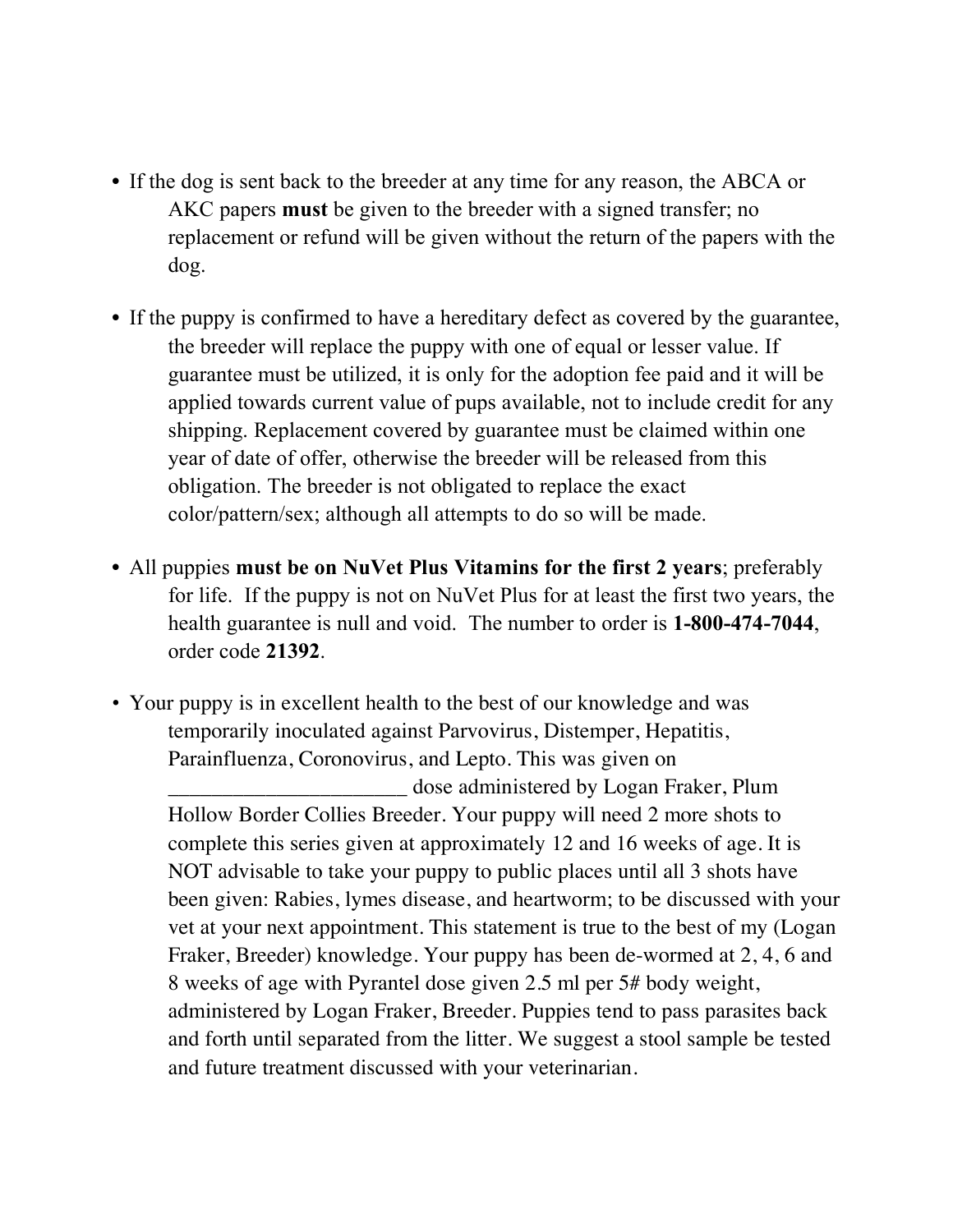*I agree to honor this contract and understand the puppy guarantee. I recognize that failure to comply with any provision of the guarantee voids this contract and that the guarantees are only ones stated within this contract and take precedence over anything else written or stated. If buyer or seller commences any legal action as a result of this contract, Buyer agrees that the place of venue for such action shall be in the state of Pennsylvania in Fulton County. Any legal fees incurred in upholding this contract will be paid by the buyer. This contract is legally binding to all parties named within and applies to only the buyer and seller named below. It is not transferable to other parties. If the buyer sells the puppy to a 3rd party, the contract is null and void. Buyer agrees to have the puppy on NuVet Plus vitamins for at least the first 2 years. Guarantee is null and void if not. I agree to honor this contract and I understand the guarantee and failure to abide.* 

| <b>Buyer</b> |  |  |  |
|--------------|--|--|--|
|              |  |  |  |